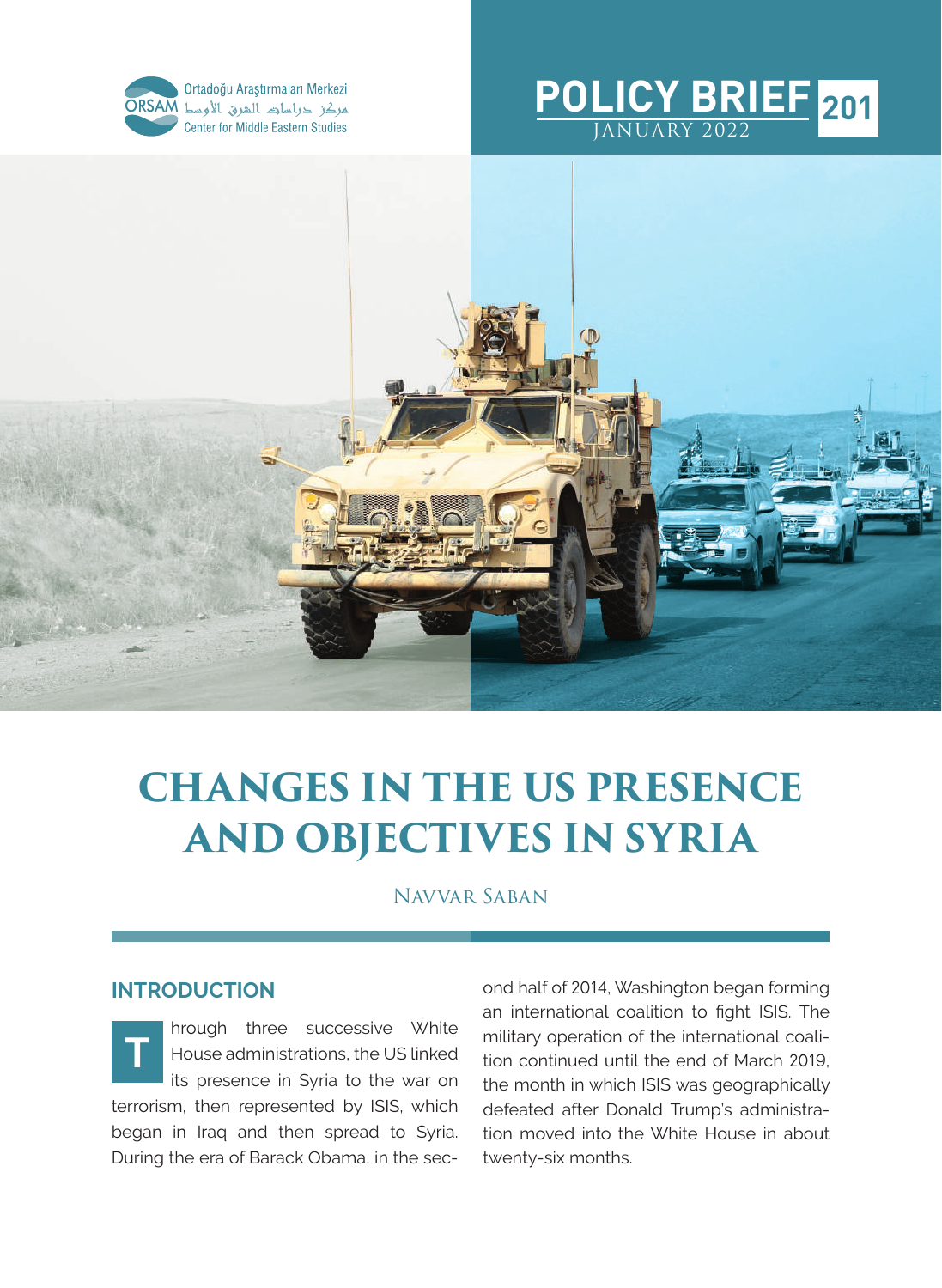On March 23, 2019, the official spokesman for the Syrian Democratic Forces (SDF) announced that the SDF, in coordination and with direct support from US-led international coalition forces, had completely eliminated ISIS in northeastern Syria, six months after the start of a new military operation targeting the area of Baghouz in Deir Ezzor province, which was the last stronghold of ISIS in Syria. After the direct fighting with ISIS ended, there was talk of the Trump administration's intention to withdraw US forces from Syria.

### **TRUMP'S DECISION…. WITHDRAW OR REPOSITIONING?**

In October 2019, US forces began withdrawing, but not from Syria, but from the eastern areas of al-Hasakah governorate. At that point, Trump decided to officially begin the withdrawal, tweeting at the time, "It's time to withdraw from the ridiculous endless wars," while Kino Gabriel, the YPG/SDF representative, called this American move a "stab in the back." The US forces abandoned military facilities in the northeast regions of Aleppo province (Ayn Arab and Manbij) in addition to military facilities in al-Raqqa province, which were located in the north near the Turkish border, the city of Raqqa, and in al-Tabqa airbase. At that time, US forces were stationed at more than 13 points in al-Raqqa province and northwestern Aleppo province, but the most prominent withdrawal of US forces was from 9 bases that were considered the most prominent at that time according to the following criteria:

- 1. The size of the military base in terms of its area and the number of facilities within it.
- 2. The strength/capability of the defensive systems of these bases.
- 3. The classification of the base in terms of air power (airfields for combat aircraft - helipads for military helicopters).
- 4. The main objective of the base establishment (Air logistic support - Ground logistic support - Defense base - Signals and network bases).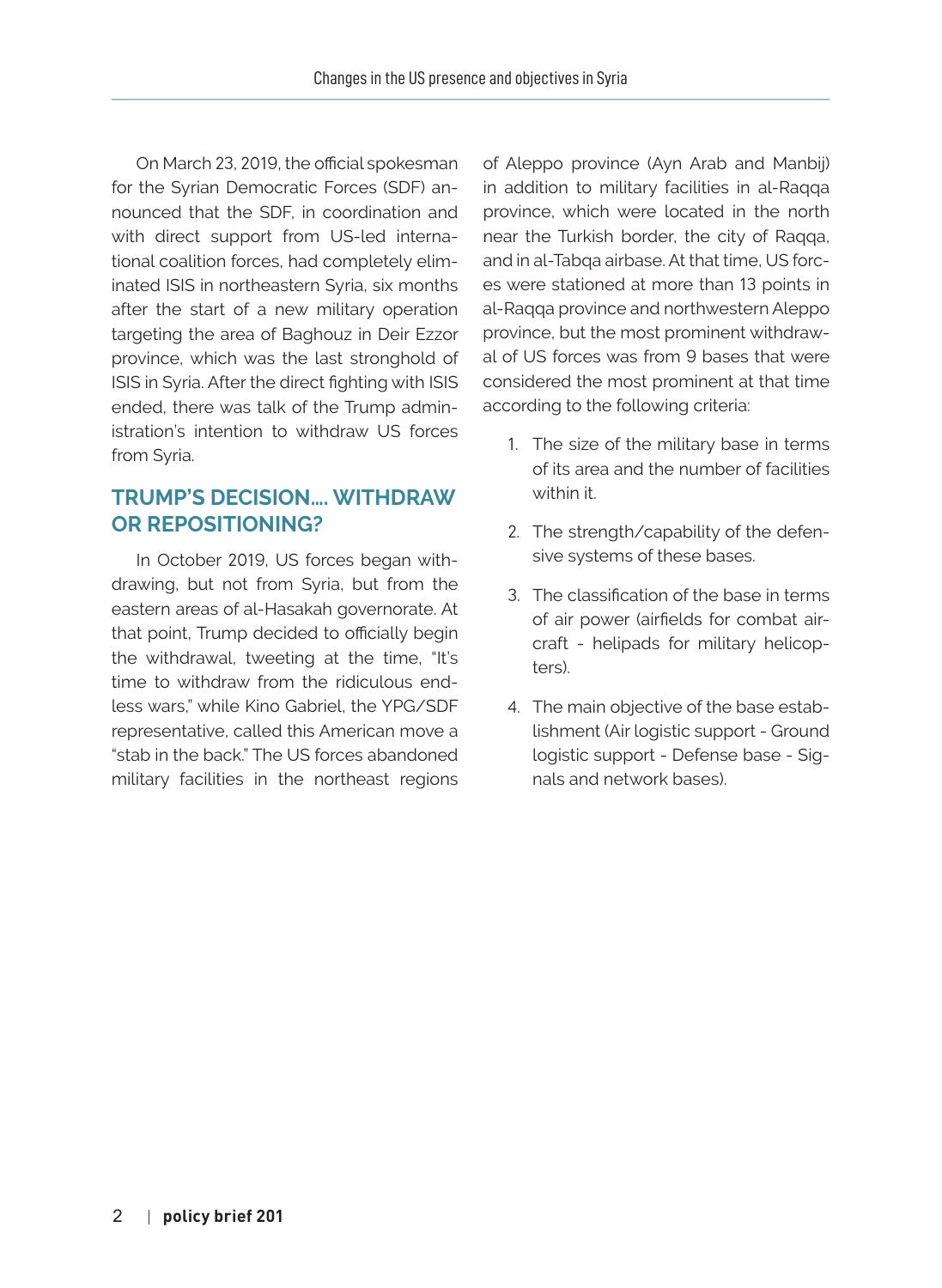| <b>Base Known</b><br><b>Name</b> | <b>Province</b> | Ground<br><b>Forces</b> | Runway    | <b>Helipad</b> | <b>Defense</b><br><b>System</b> | <b>Signal</b><br><b>Base</b> | Current<br><b>Situation</b> |
|----------------------------------|-----------------|-------------------------|-----------|----------------|---------------------------------|------------------------------|-----------------------------|
| Tabqa Base                       | Ragga           | Yes                     | Yes       | Yes            | Yes                             | <b>No</b>                    | Russian<br>Presence         |
| Tal-Samn<br>Base                 | Raqqa           | Yes                     | <b>No</b> | <b>No</b>      | <b>No</b>                       | Yes                          | Russian<br>Presence         |
| Brigade 93                       | Raqqa           | Yes                     | <b>No</b> | Yes            | Yes                             | No.                          | Russian<br>Presence         |
| Ayn Issa<br>School               | Raqqa           | Yes                     | No.       | <b>No</b>      | <b>No</b>                       | Yes                          | Empty                       |
| Sirin Base                       | Aleppo          | Yes                     | Yes       | Yes            | Yes                             | No.                          | Russian<br>Presence         |
| Sabit Base                       | Aleppo          | Yes                     | <b>No</b> | <b>No</b>      | Yes                             | <b>No</b>                    | Empty                       |
| Ghassaniya<br>Base               | Aleppo          | Yes                     | <b>No</b> | <b>No</b>      | <b>No</b>                       | Yes                          | Russian<br>Presence         |
| Nuaimiya                         | Aleppo          | Yes                     | <b>No</b> | Yes            | <b>No</b>                       | <b>No</b>                    | Russian<br>Presence         |

However, during 2020/2021, it became clear that Trump's decision was not a withdrawal but a repositioning, as forces were redeployed from al-Raqqa and Aleppo to key bases in al-Hasakah and Deir Ezzor province. In 2021, under the new US administration, many US bases were improved in al-Raqqa and Deir Ezzor provinces, and underwent the following changes:

1. Increasing the area of the military base and securing the surrounding area with trenches.

2. Improved air and ground defenses.

3. Establishment of runways for military and cargo aircraft.

Currently, US forces are stationed at 13 military points in both of al-Hasakah and Deir Ezzor provinces (7 in Deir Ezzor and 6 in al-Hasakah), but as mentioned earlier, the US command center USE in northeastern Syria has upgraded and expanded specific bases, which were a total of 6, those bases were chosen in line with the new US map of interests and priorities in Syria (2 in Deir Ezzor and 4 in al-Hasakah).

The following table shows the 6 main bases in al-Hasakah and Deir Ezzor for which the US has decided to expand and improve its military and logistical capabilities during 2021: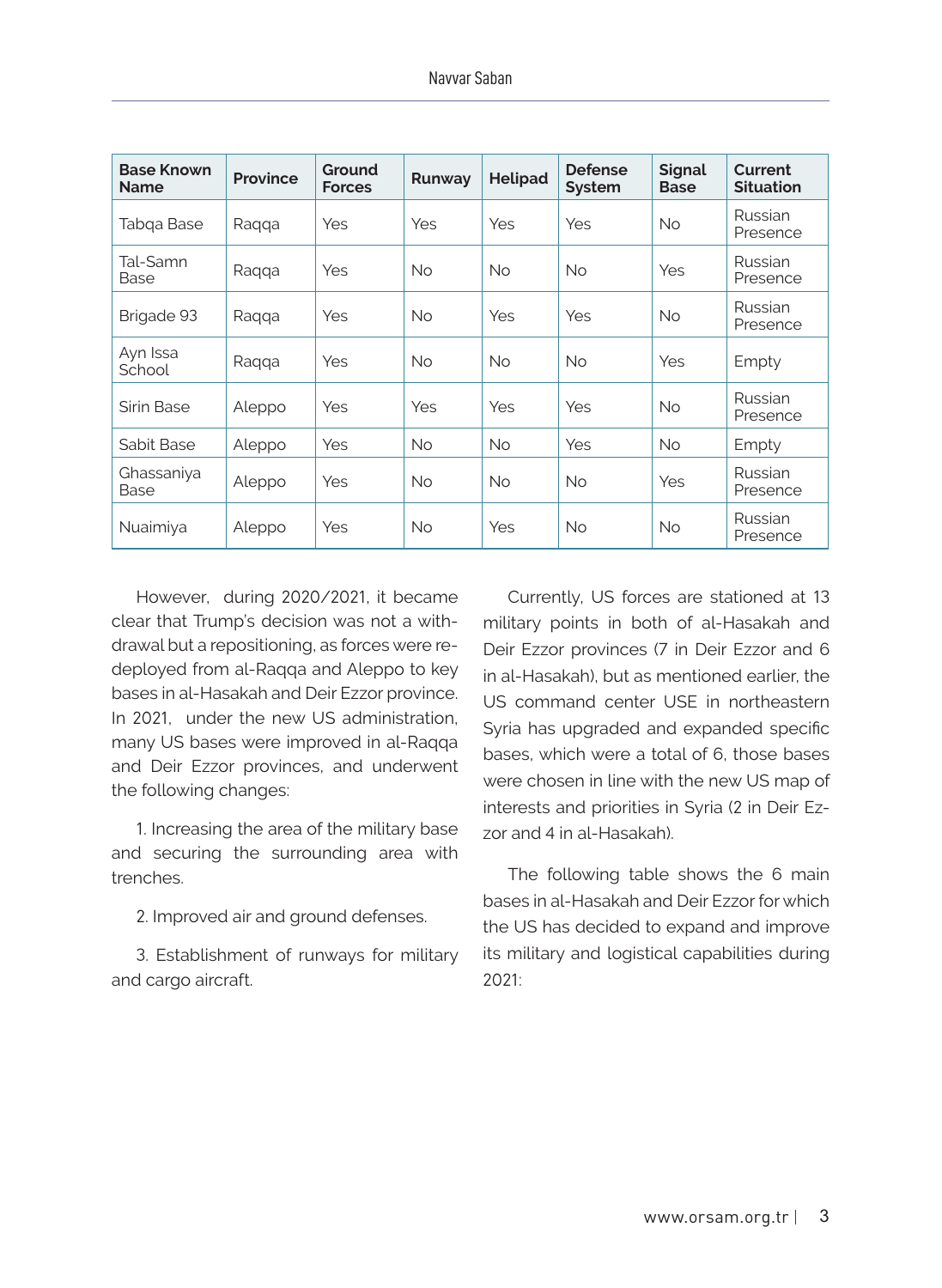| <b>Base</b><br><b>Known</b><br><b>Name</b> | Province         | <b>Size</b><br><b>Increase</b> | <b>Size</b><br>Increase<br>Ratio | <b>New</b><br>Runway     | Runway<br>Improvement    | <b>Defense</b><br>Improvements | HQ/OR      | Oil/Gas   |
|--------------------------------------------|------------------|--------------------------------|----------------------------------|--------------------------|--------------------------|--------------------------------|------------|-----------|
| Shadadi<br>Base                            | Hasakah          | <b>Yes</b>                     | 89%                              | Yes                      | $\overline{\phantom{a}}$ | Yes                            | <b>Yes</b> | <b>No</b> |
| Rumelan<br>Base                            | Hasakah          | <b>Yes</b>                     | 54%                              | $\overline{a}$           | Yes                      | Yes                            | Yes        | Yes       |
| Tall<br>Baydar<br>Base                     | Hasakah          | <b>Yes</b>                     | 37%                              | $\overline{\phantom{0}}$ | Yes                      | Yes                            | <b>Yes</b> | <b>No</b> |
| Qulayb<br>Base                             | Hasakah          | <b>Yes</b>                     | 65%                              | $\overline{a}$           | Yes                      | Yes                            | No         | <b>No</b> |
| Omar<br>Filed<br>Base                      | Deir Ezzor   Yes |                                | 29%                              | No.                      | $\overline{\phantom{a}}$ | Yes                            | <b>No</b>  | Yes       |
| Koniko<br>Filed<br>Base                    | Deir Ezzor   Yes |                                | 31%                              | No.                      | $\overline{\phantom{a}}$ | Yes                            | No         | Yes       |

The table above shows that the withdrawal of US forces from their positions in December 2019 was not for a complete withdrawal from Syria, but was due to a change in the map of US priorities in northeastern Syria. Therefore, the US began improving some bases within the new geographical area that aligned with their new priorities in Syria, the number of these bases as mentioned above, was six.

In addition to the new US priorities behind improving the 6 bases, there was another trigger for these improvements that took place in some of these bases. A clear example is the improvement of the defense systems in both the al-Omar and Koniko bases, which was triggered by a mid-2021 regime attack by Iran-backed militias.

From all of the above, we can deduce that the Americans do not currently intend to withdraw their forces from northeastern Syria, but rather to define and focus their efforts on specific fronts to achieve an entirely new list of objectives:

- 1. Eliminate ISIS cells and dismantle their networks within YPG/SDF-held areas.
- 2. Prevent Iran from using its security tools to expand in northeastern Syria, especially Deir Ezzor.
- 3. Prevent Iran from using its soft power method/tactics to expand in northeastern Syria.
- 4. Prevent Russia from expanding further in northeastern Syria, and block Russian attempts to create some sort of military cooperation between the YPG/SDF and Russia/regime.
- 5. Monitor oil production in YPG/SDFheld areas and stop smuggling and selling oil from the YPG/SDF to the regime.

Finally, and after explaining the US military presence changes between 2019 and 2021, it is important to talk about how the main Russian plans for dealing with the new US set of tactics in northeastern Syria: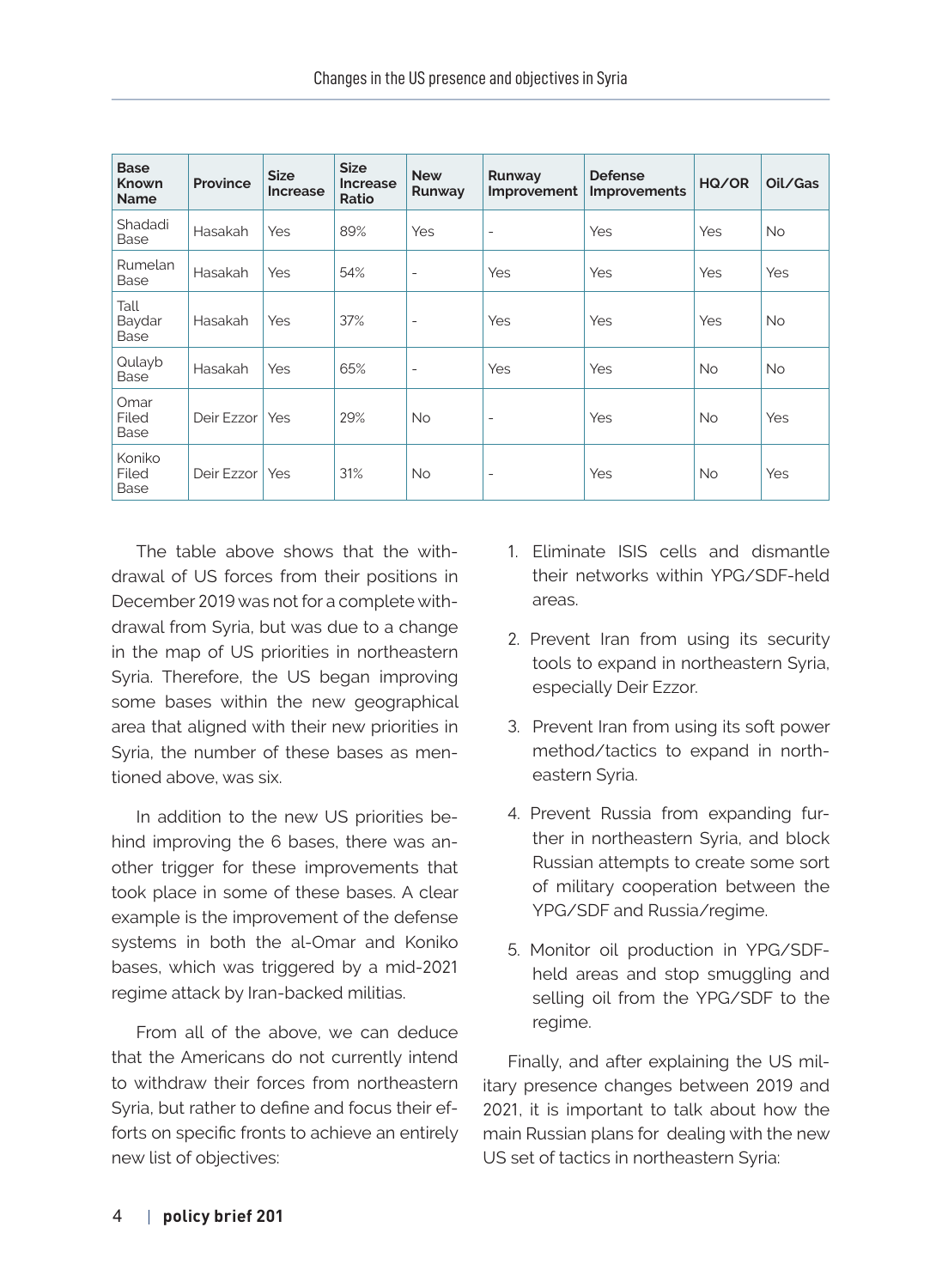#### Navvar Saban



A brief note on Russian military movements in the northeast between 2019 and 2021:

- 1. In the first quarter of 2020, the Russian military established military bases on 9 old US bases without making any improvements or expansions.
- 2. In October 2021, the Russians began a limited reconstruction of several military sites in al-Raqqa and northeastern Aleppo provinces, the most important were al-Tabqa air base and Sirin air base, where the Russians recently chose to deploy the S-300 defense sys-

tem on al-Tabqa and expand the runway in Sirin, aiming to draw set the main border of their area of interest there.

- 3. The Russian military presence in the southern province of al-Raqqa, the northeastern province of Aleppo, and the southwestern province of al-Hasakah occurred only after the withdrawal of US forces from these areas in December 2019.
- 4. Russia was and continues to be fully aware that the US will not allow it to expand its military and even administrative presence and influence

Russia was and is fully aware that the US will not allow it to expand its military and even administrative presence and influence in northeastern Syria in a way that could negatively affect key new US objectives in the region.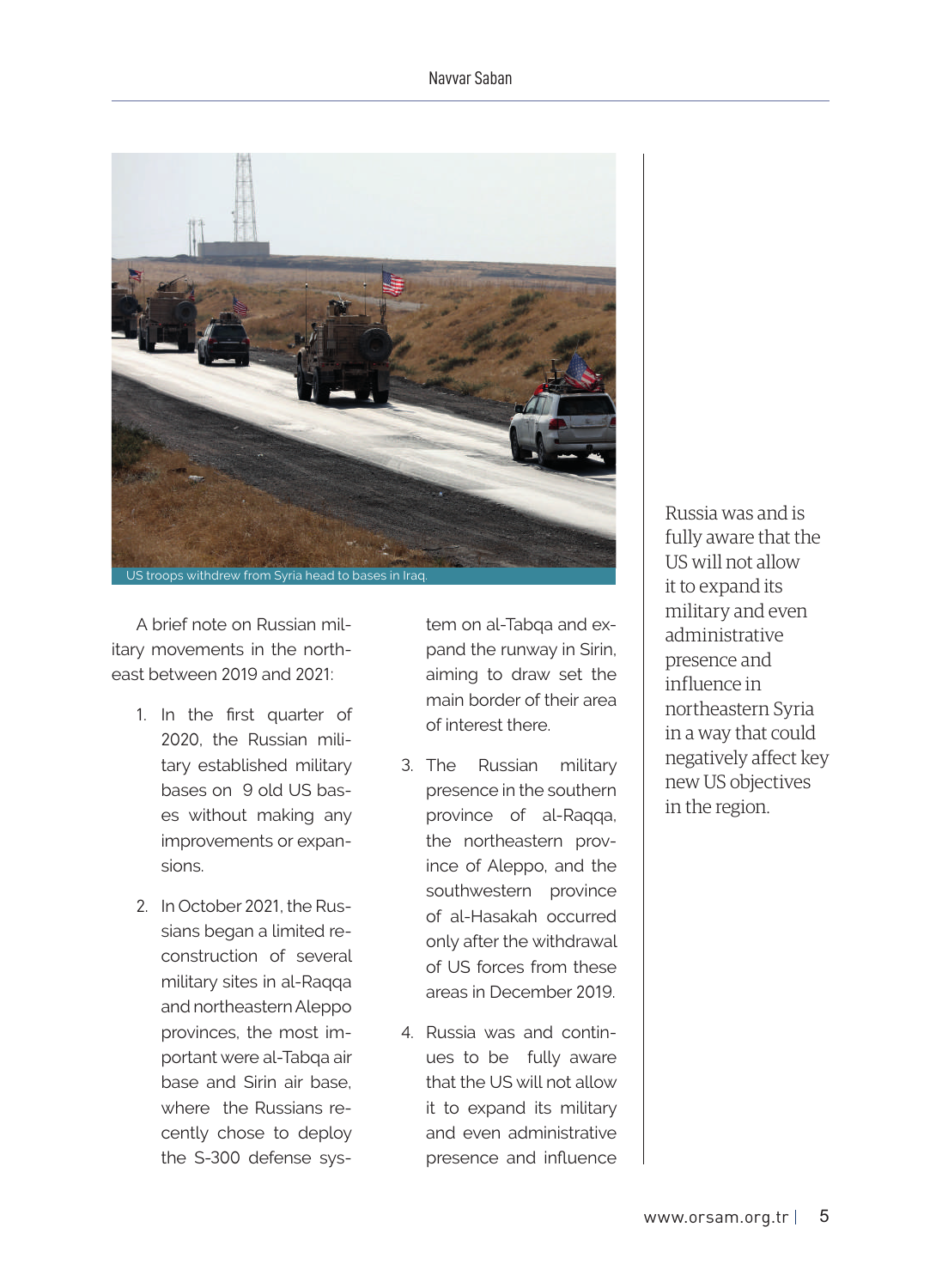

in northeastern Syria in a way that could negatively affect key new US objectives in the region.

In 2021/2020, there were several incidents involving Russian and US forces. These incidents were solid evidence that the US still has control over northeastern Syria, but only in a specific area, as the following examples show:

In early 2020, a US military convoy intercepted a Russian convoy consisting of six armored vehicles on the M-4 road in the southeastern city of al-Qamishli. In October 2021, US forces assisted and protected residents of the town of al-Jeneina in Deir Ezzor when they demonstrated and prevented a Russian military convoy from passing through the town on its way to Raqqa. In the first week of November 2021, US forces prevented Russian forces from holding a joint military maneuver with regime forces in southern Tal Tamr after the Russians conducted a similar military maneuver near Ayn Issa in Raqqa province. On November 19, 2021, US forces assisted and protected residents of the town of al-Salihiyah in Deir Ezzor while they demonstrated and prevented a Russian military convoy from entering the town. The Russian forces did not need to use the roads inside the city, and what the Russians did is more of a PR-stunt at a time when the regime's media is talking about the beginning of a safety net for all civilians working with the YPG/SDF in Deir Ezzor.

# **BIDEN ERA…. WHAT NEXT FOR THE US IN SYRIA?**

As mentioned earlier, with the new US administration taking office in the White House, a series of changes in the transformation of the remaining US bases in Syria has begun.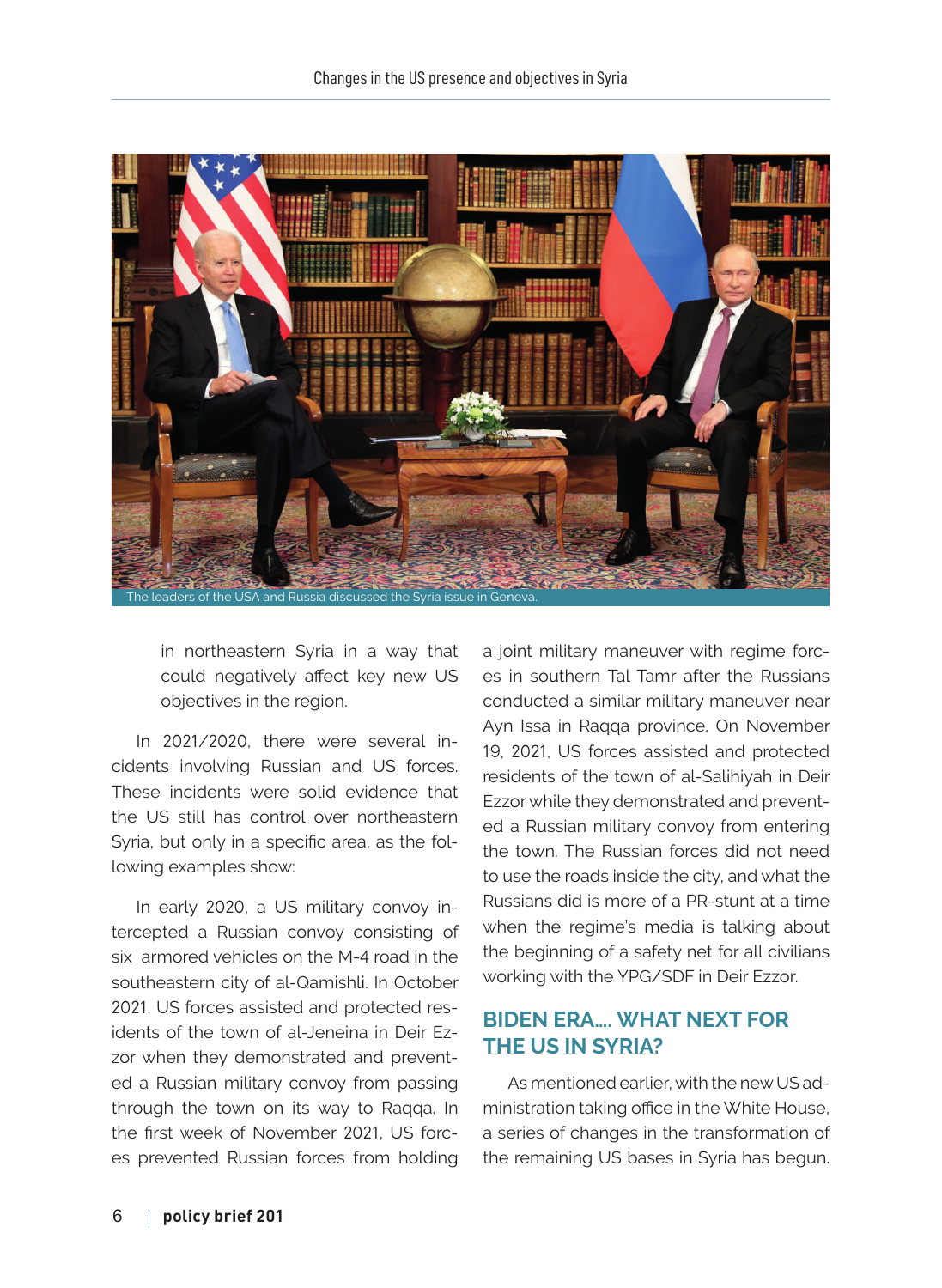In parallel, the new US administration has asserted on more than one occasion that the US partnership with the YPG/SDF is still in place, so US forces will remain in Syria. One such statement was that of Pentagon spokesman John Kirby, who said: "Cooperation with the SDF has not changed, as the US mission in Syria based solely on the threat posed by ISIS has not changed."

In the first half of 2021, there were also several official US statements defining the Biden administration's goals in Syria as three:

- 1. Prevent the return of ISIS activity and by eliminating its hidden cells.
- 2. Ensure that humanitarian aid continues to reach Syria.
- 3. Maintaining the ceasefire agreements between the YPG/SDF and the SNA.

Comparing the announced US objectives with the developments regarding the US military influence and areas of interest in Syria, can limit or define the current US approach in Syria, which is based on pacifying and freezing the conflict, and reducing the US diplomatic and military investment in Syria (and do so in very

small increments), through the continuation of a minimal military presence (limited only to certain areas) and the continuation of humanitarian assistance to the needs of the Syrian people inside Syria and in oppressed countries. The US government is using this approach to achieve these goals, not by tightening sanctions on the Syrian regime, as was Trump's policy, but by easing sanctions and using them as a catalyst in a gradual policy, e.g. In exchange, the US raises the barriers to economic and early recovery, in return, Russia/ regime will not escalate the conflict and will maintain the existing control map throughout Syria.

# **HOW HAS RUSSIA REACTED TO THE NEW AMERICAN TACTICS IN NORTH-EASTERN SYRIA?**

The second half of 2021 witnessed new Russian military movements in many areas of northeastern Syria from which US forces had withdrawn during 2019, the Russians were aiming to impose a new reality of control on the ground that would force America to accept it at some stage. The year 2021 also witnessed a noticeable increase in Russian military maneuvers

Russia is aiming to impose a new reality of control on the ground that would force the US to accept it. The year 2021 witnessed a noticeable increase in Russian military maneuvers along the M-4 road in the area between al-Raqqa and al-Hasakah.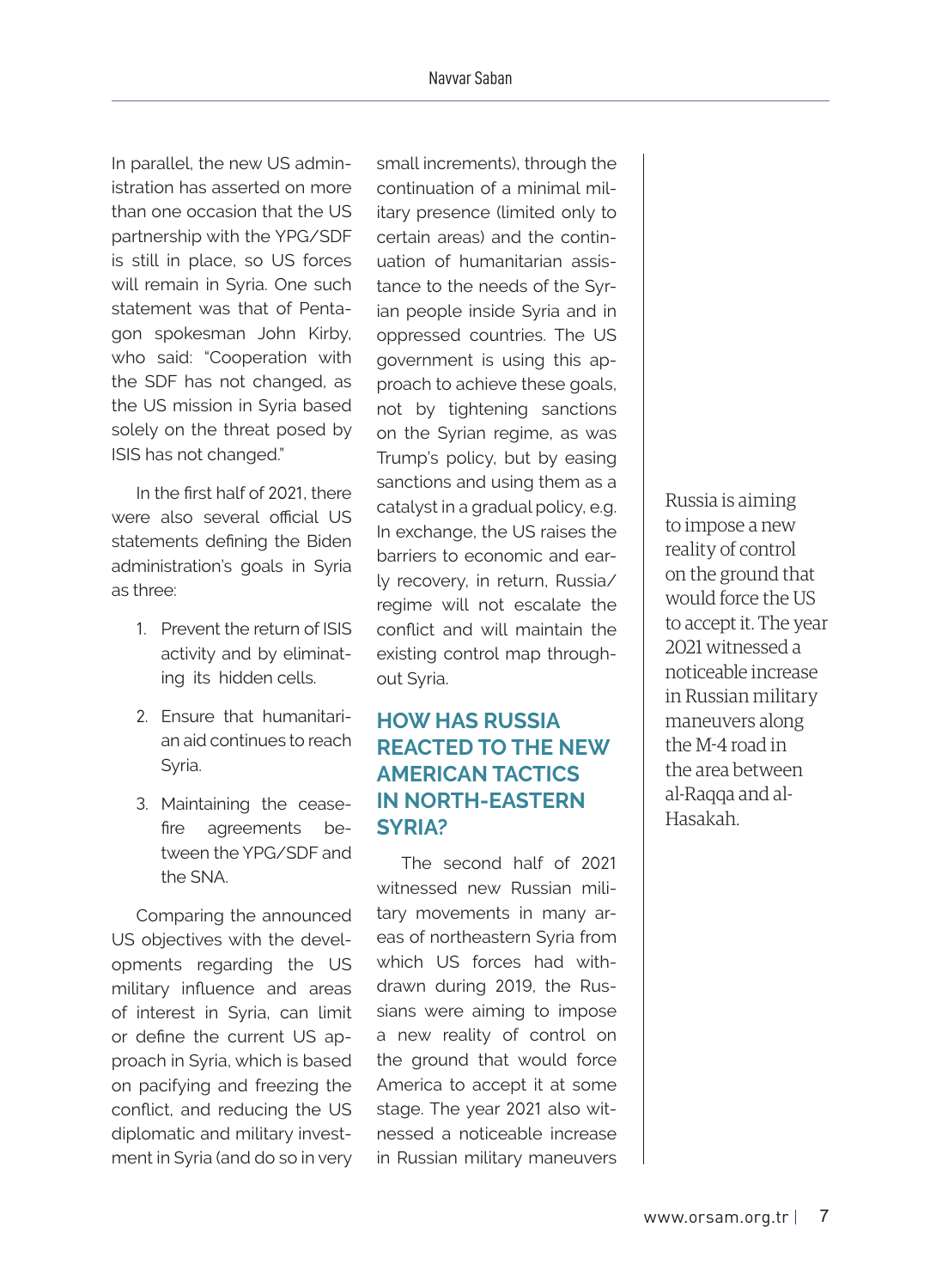The Deir Ezzor governorate in eastern Syria is considered one of the most important strongholds of Iranian control and its militias.

along the M-4 road in the area between al-Raqqa and al-Hasakah governorates. Russia's military movements in these locations are intended to send messages to Turkey about the Russian military's spheres of influence and spread along the M-4 road in both al-Hasakah and al-Raqqa. And it was clear that the Russian message is aimed at reducing the chances of a Turkish military operation in these areas against the YPG/ SDF. The Russians realize that any new Turkish progress in northeastern Syria will lead to a series of developments at the local level in Syria in favor of the Turkish side, which Russia suffers from because of Turkey's setting new conditions on the negotiating table between it and Russia and not necessarily in the Syrian file.

# **NEW AMERICAN PRIORITIES IN SYRIA AND IRAN**

The Deir Ezzor governorate in eastern Syria is considered one of the most important strongholds of Iranian control and its militias. The towns of al-Mayadin and al-Bukamal are the most prominent areas where they spread out. They are home to the headquarters of the IRGC, the headquarters of foreign and local militias loyal to Iran, and a limited number of Russian forces, as well as an Iranian cultural center and other Iranian soft assets. Since late 2017, Iran has consolidated its control in the Deir Ezzor governorate, either through military and security means or through the use of its soft assets. With the end of 2021, it is easy to say that Biden's government has failed to control Iranian movements in the region, despite conducting several attacks on facilities controlled by Iranian militias in the region.

American failure is explained by the fact that Iranian militias stationed on the southern side of the Euphrates repeatedly attacked American or YPG/SDF facilities. The last of these attacks occurred in early 2022, coinciding with the passage of a year since the assassination of Qassim Soleimani by US forces. Iran is not seeking a military objective, but rather to increase its sabotage activities in YPG/SDF areas by using its soft-tools across the region to impose an internal threat on US forces in northeastern Syria.

In summary, at the end of 2021, we do not need to analyze the strategies of all international actors in northeastern Syria to conclude that the fate of the northeastern regions of Syria is unclear at the beginning of 2022, and there is no in-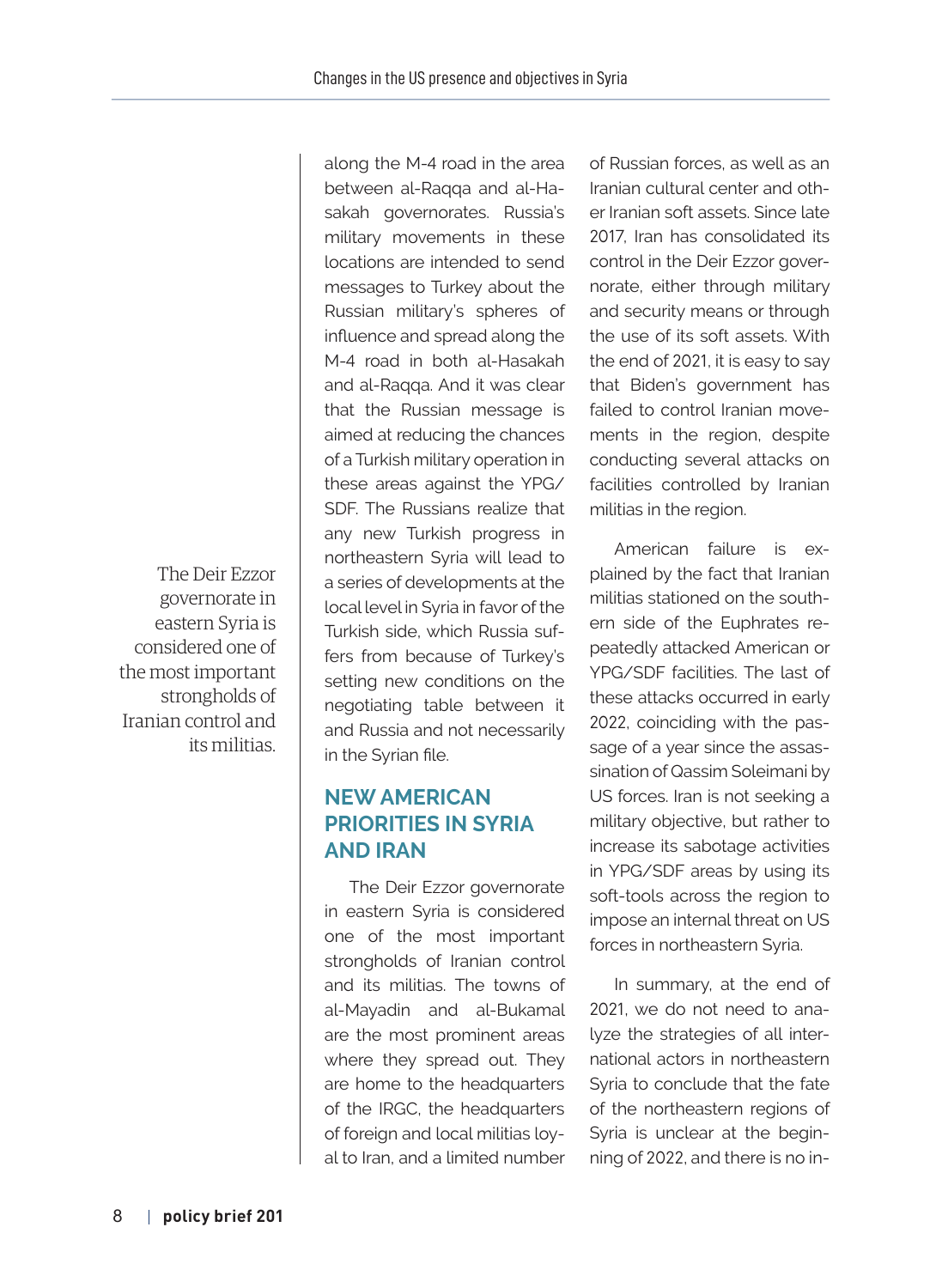dication of the fate of these areas, especially in light of the new American positioning and the increase in Turkish military buildup. And Turkey's constant messages to take military action against the YPG/SDF, as well as Russian advances along the M-4 road and lines of contact with the YPG/SDF in Deir Ezzor in the hope of creating a Russian presence, even if it is limited to the YPG/SDF areas in Deir Ezzor.